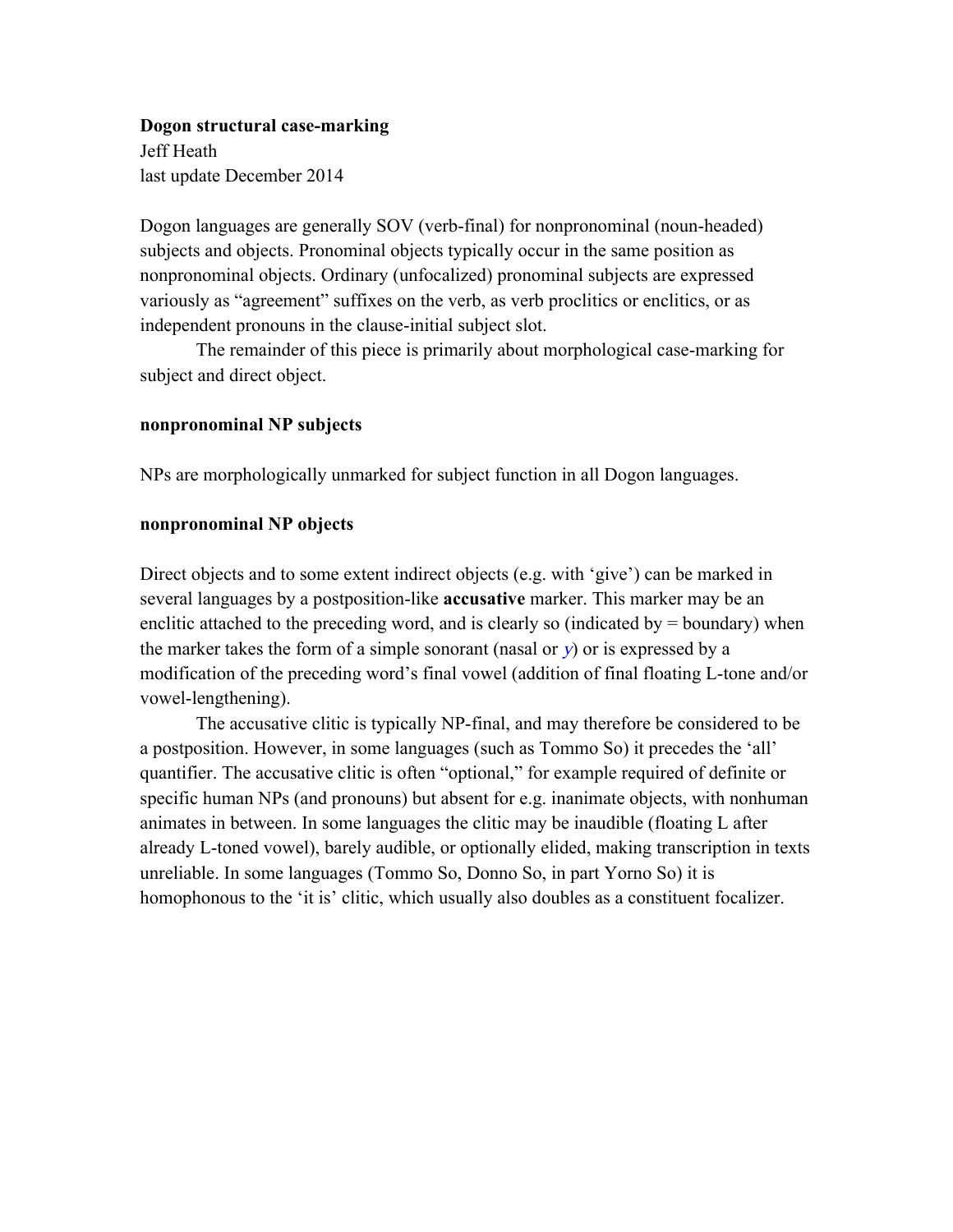| (1) | language                      | postnominal accusative 'it is'/focus marker |                                                  |
|-----|-------------------------------|---------------------------------------------|--------------------------------------------------|
|     | eastern                       |                                             |                                                  |
|     | Toro Tegu                     | [none]                                      | [none]                                           |
|     | Jamsay                        | [none]                                      | $=\dot{y}$                                       |
|     | Ben Tey $ni \sim = n$         |                                             | $=$ <i>m</i> or final L-tone                     |
|     | Bankan Tey ??                 |                                             | $=$ <i>m</i> or final L-tone                     |
|     | Nanga                         | $=$ $\eta$                                  | $=$ <i>m</i> -(and variants)                     |
|     |                               | Tommo So = $\vec{p}$ (Ningari = $\vec{q}$ ) | $=\hat{\mu}$                                     |
|     | Donno So                      | $=\eta$                                     | $=\eta$                                          |
|     | Yorno So $=\dot{y}$           |                                             | $=y \sim = i$ :                                  |
|     | Togo Kan [none]               |                                             | $=y$ , $=\hat{i}$ ; or lengthen final vowel      |
|     | Tomo Kan $ni \sim li$         |                                             | lengthen final vowel                             |
|     | northwestern                  |                                             |                                                  |
|     | Najamba                       | $g\hat{i}$                                  | $= y \sim = i$ :                                 |
|     | Tiranige                      | $g\hat{i}$                                  | $=\dot{w}^n \sim =w\dot{\rho} \sim =y\dot{\rho}$ |
|     | Dogul Dom $=y$                |                                             | ??                                               |
|     | Tebul Ure                     | $g\hat{i}$                                  | final L-tone                                     |
|     | Yanda Dom                     | $-\hat{i}: \sim -\hat{y}$                   | vowel-lengthening & final L-tone                 |
|     | southwestern                  |                                             |                                                  |
|     | Bunoge                        | ngù                                         | lengthen final vowel                             |
|     | Mombo                         | ??                                          | $b\acute{o}$ :                                   |
|     | Ampari gí                     |                                             | WÒ                                               |
|     | Penange $-\eta \sim -\hat{w}$ |                                             | $=$ yo $\sim$ = ye $\sim$ = (w)o                 |
|     |                               |                                             |                                                  |

#### **pronominal subjects**

Unfocalized pronominal subjects are expressed variously by "agreement" suffixes on the verb or other predicate, by postverbal enclitics, by preverbal proclitics, or by independent pronouns in the normal clause-initial subject position. 3Sg is usually zero  $(\emptyset)$  if part of the suffixal agreement system (with some exceptions in imperfectives), but it is nonzero in clitic and clause-initial positions, which may distinguish human/nonhuman 3Sg. 1st/2nd persons are sometimes treated differently from 3rd persons. Only Tiranige has a structural difference between 1Sg/2Sg (suffixed) and 1Pl/2Pl (proclitic).

There are at least basic six pronominal categories (1sg/2nd/3rd crossed with Sg/Pl). In some languages with suffixal agreement, the suffixal categories may involve minor syncretisms such as 1Pl/2Pl. Other languages show more **global** suffixal syncretisms, for example just a transpersonal binary singular/plural opposition. Suffixal syncretisms of course increase the frequency of clause-initial independent pronouns to reduce ambiguity.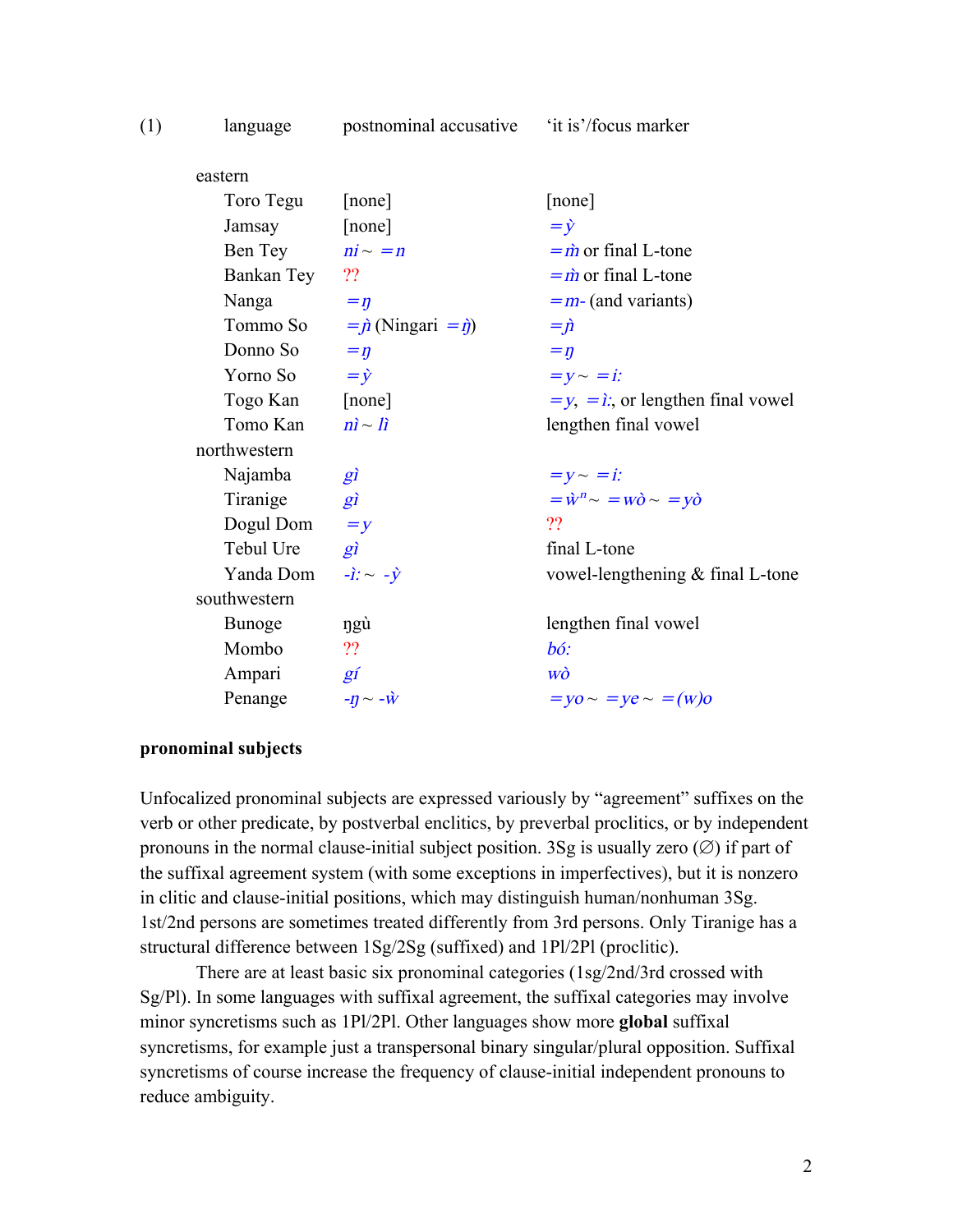The basic typological patterns for main-clause subject pronouns are in (2), omitting some detail (such as 3Sg imperfective positives). "Suffix," "proclitic," and "enclitic" refer to positions in or adjacent to the verb. "Initial" means independent pronoun in clause-initial position.

| (2) | language      | 1Sg/1Pl   | $2Sg/2Pl$ $3Sg$ |          | 3P1       | suffixal syncretisms |
|-----|---------------|-----------|-----------------|----------|-----------|----------------------|
|     | eastern       |           |                 |          |           |                      |
|     | Toro Tegu     | initial   | initial         | enclitic | enclitic  | (n.a.)               |
|     | Jamsay        | suffix    | suffix          | Ø        | suffix    |                      |
|     | Ben Tey       | suffix    | suffix          | Ø        | suffix    |                      |
|     | Bankan Tey    | suffix    | suffix          | Ø        | suffix    |                      |
|     | Nanga         | suffix    | suffix          | Ø        | suffix    |                      |
|     | Tommo So      | suffix    | suffix          | Ø        | suffix    | 1P1/2P1              |
|     | Donno So      | suffix    | suffix          | Ø        | suffix    | 1Sg/1Pl dialectally  |
|     | Yorno So      | suffix    | suffix          | Ø        | suffix    | 1P1/3P1              |
|     | Togo Kan      | Pl suffix | Pl suffix       | Ø        | Pl suffix | global Sg vs. Pl     |
|     | Tomo Kan      | initial   | initial         | initial  | suffix    | all but 3Pl          |
|     | northwestern  |           |                 |          |           |                      |
|     | Najamba       | suffix    | suffix          | Ø        | suffix    |                      |
|     | Tiranige      | suffix    | proclitic       | Ø        | suffix    |                      |
|     | Dogul Dom     | suffix    | suffix          | Ø        | suffix    |                      |
|     | Tebul Ure     | suffix    | suffix          | Ø        | suffix    | 1P1/2P1              |
|     | Yanda Dom     | suffix    | suffix          | Ø        | suffix    | 1P1/2P1              |
|     | southwestern  |           |                 |          |           |                      |
|     | <b>Bunoge</b> | proclitic | proclitic       | Ø        | suffix    |                      |
|     | Mombo         | proclitic | proclitic       | Ø        | suffix    | $\overline{22}$      |
|     | Ampari        | proclitic | proclitic       | Ø        | suffix    | 1Sg/1Pl              |
|     | Penange       | proclitic | proclitic       | Ø        | suffix    |                      |

## **pronominal subjects in nonsubject relatives**

Relative clauses include subject relatives ('the man who saw me') and nonsubject including object relatives ('the man who[m] I saw', 'the day I saw the man'). In subject relatives, there is usually no pronominal subject marker, since there is always an overt or understood head NP corresponding to the subject. In nonsubject relatives, usually a pronominal subject ('the man who I/you/he saw', 'the day I/you/he saw the man') is generally not expressed by an agreement suffix. Instead, even in languages that have agreement suffixes on the verb in main clauses, relative clauses have proclitic subject